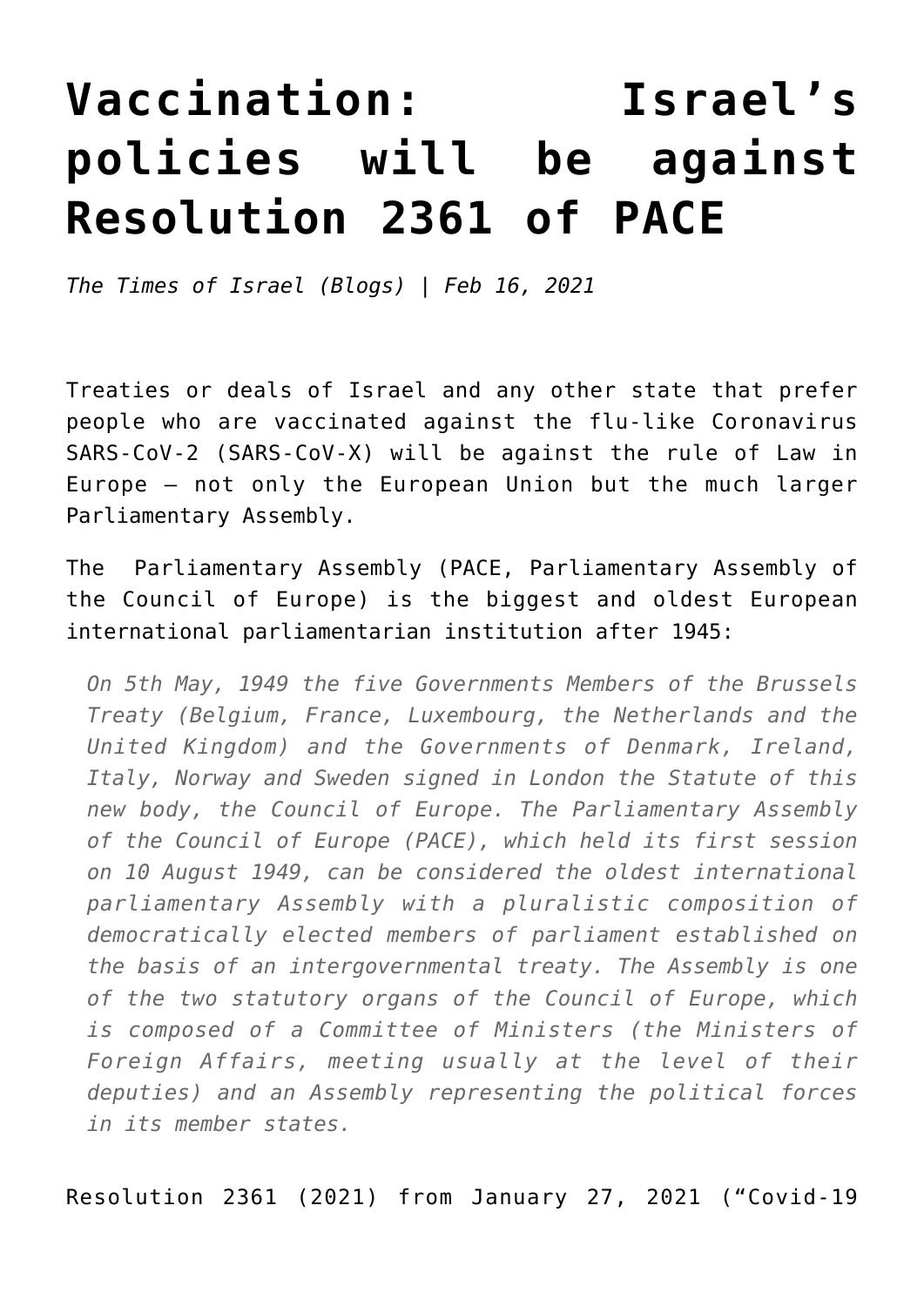[vaccines: ethical, legal and practical considerations"\),](https://pace.coe.int/en/files/29004/html) states:

*7.3 with respect to ensuring high vaccine uptake*

*7.3.2 ensure that no one is discriminated against for not having been vaccinated, due to possible health risks or not wanting to be vaccinated;*

Based on this fact, an enthusiastic report about his own vaccination by not-so-old German-Israeli journalist Richard Chaim Schneider (64 years old) in German language speaks volumes.

Israeli journalist [Richard Chaim Schneider](https://richard-c-schneider.com/schneiders-blog-pling-impfung-in-israel/?fbclid=IwAR11UWw9rCJRsfu-Fb_Z0OzV7pzSvFHQ8EUymh4sRQjhIhvaZ28Dd10UYg0) embraces Corona restrictions (including quarantine for NOT sick people like himself, after he landed at Ben-Gurion Airport, and even quarantine for a truly sick person is not constitutional, by the way – we are not talking about smallpox) and describes how he came back to Israel via aircraft, how completely digitalized and controlled Israeli society works, and how happy he is about the vaccination program in Israel.

Not a single word indicates that he started thinking by himself ever since March 2020, if such measures, quarantine for HEALTHY people, closures of borders for people with no negative PCR-test etc. are democratic or totalitarian in nature.

Remember (or read it for the first time, depending on how scholarly or unscholarly your approach to Corona is and has been): The Infection fatality rate of Corona is at a maximum between [0.14](https://www.irishtimes.com/news/ireland/irish-news/covid-19-world-in-for-a-hell-of-a-ride-in-coming-months-dr-mike-ryan-says-1.4370626) and [0.23](https://www.who.int/bulletin/online_first/BLT.20.265892.pdf) percent, as the WHO has shown.

No child died of Corona. Almost no one under 35 died of Corona. Almost no one under 60 died of Corona. The flu is more dangerous for all people under 50, for those aged 50-70 it is like a severe flu, and only for those over 70 who are already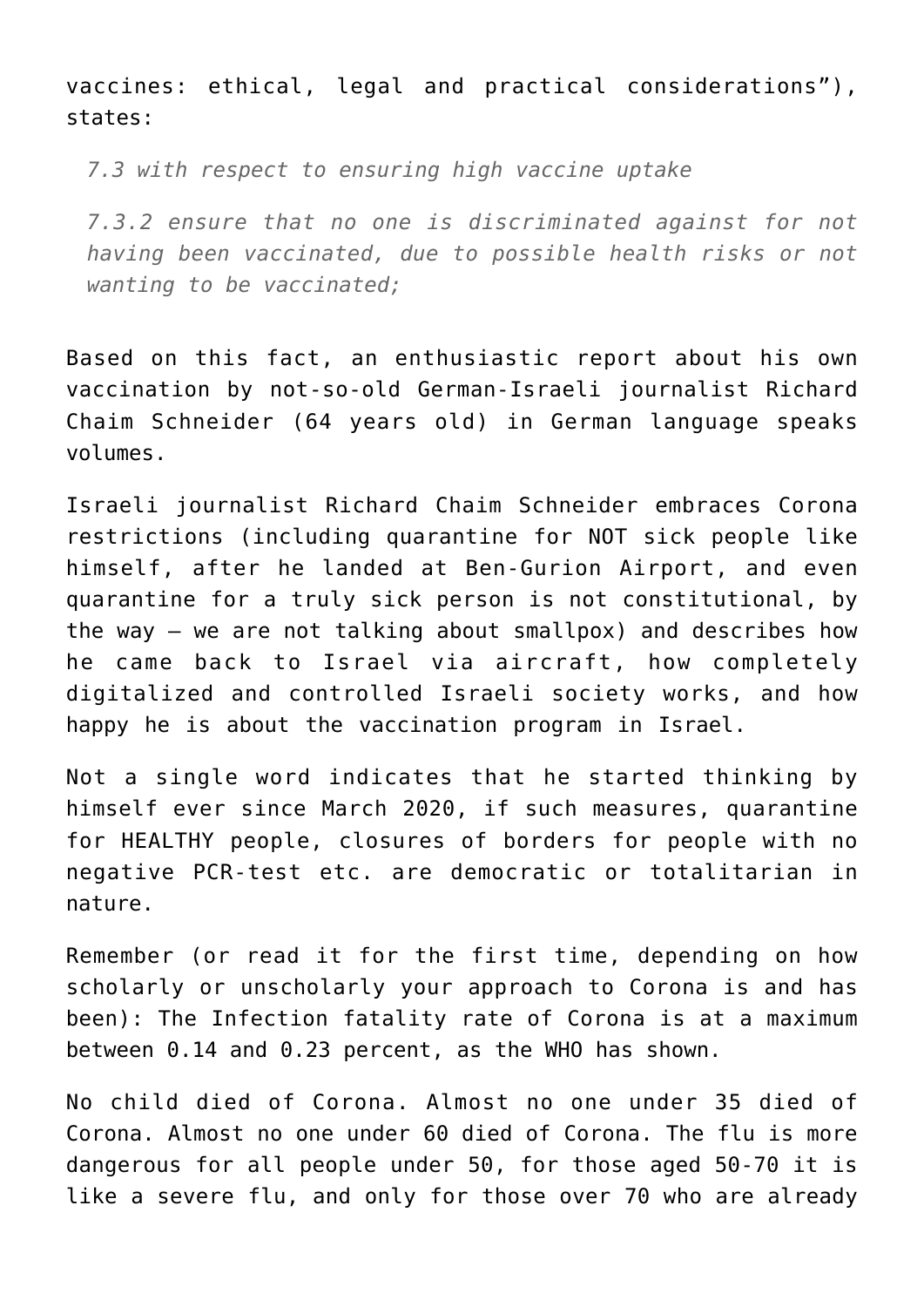sick or vulnerable with several preconditions, it can be much worse than the severe flu. These are the results of international scholarship, the Centers for Disease Control and Prevention(CDC) in the US or by Gouverneur [Ron DeSantis from](https://weartv.com/news/local/watch-live-florida-gov-ron-desantis-holds-press-conference) [Florida have shown.](https://weartv.com/news/local/watch-live-florida-gov-ron-desantis-holds-press-conference)



## Screenshot,

[https://weartv.com/news/local/watch-live-florida-gov-ron-desan](https://weartv.com/news/local/watch-live-florida-gov-ron-desantis-holds-press-conference) [tis-holds-press-conference](https://weartv.com/news/local/watch-live-florida-gov-ron-desantis-holds-press-conference)

The median age of death is 84 years in Germany. Read: Only very old and already very sick people die of Corona, without ignoring the fact I myself might take Corona or I already might have taken the virus and 'thanks' to the extreme panicdriven policies of Merkel and the mainstream media I might become sick, as my immune system might have become weaker compared to the time before March 2020.

Even though I am relatively young, and have no underlying conditions, I could get Covid-19 like any other person, of course. It can happen to all us, every single day. But it is extremely unlikely. Even if I was 86 years old I would never ever have wanted to close down the whole world, in order to supposedly "protect" me. In fact, ever since Germany started its second and third lockdowns since November 2020, some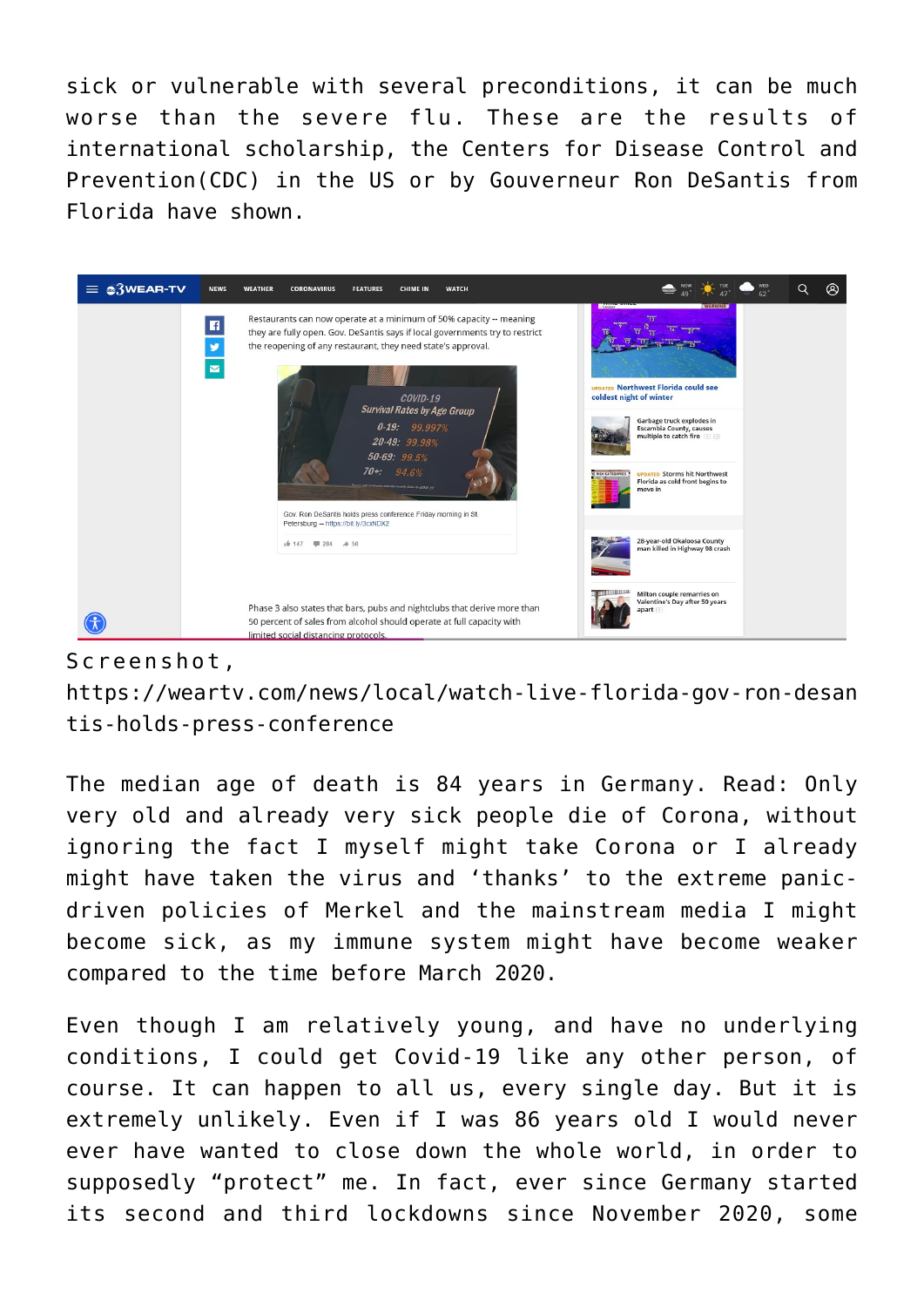50.000 people have died of Corona. I could blame Merkel for these deaths, if I was as irrational as she is. But I blame winter for it, as this is the real reason behind a severe respiratory infection.

It is sad for every single person, but there will always be reasons for 84-year-old people to die, no doubt about this. To prevent such a harmless virus compared to deadly diseases such as smallpox, we must turn our entire societies into totalitarian surveillance states such as China — and Israel or Germany and the UK etc. are on their Chinese way.

Lockdowns have destroyed our belief in the rule of law and democracy. The free press does no longer exist, almost all countries only have a press that is promoting the state propaganda when it comes to Corona. Independent left-wing magazines, blogs and activists are also following the mass panic and irrational approach of almost all countries.

Sweden was an exception, as it did never have a lockdown, no mask mandate – [however, now it turns out, that Sweden also](https://www.achgut.com/artikel/einreise_nach_schweden_ab_1._juni_nur_mit_corona_impfung) [plans to make vaccination mandatory for all people who want to](https://www.achgut.com/artikel/einreise_nach_schweden_ab_1._juni_nur_mit_corona_impfung) [visit the country.](https://www.achgut.com/artikel/einreise_nach_schweden_ab_1._juni_nur_mit_corona_impfung) That would put Sweden beyond the European rule of law – just like Israel, the UK or Greece.

As if a PCR test is reliable, even the WHO most recently urges governments to only use a PCR test when the Ct value is indicated (and all Ct values above 26 or maximum 30 mean that the test is negative, even if it says "positive"), the WHO also urges politicians to implement the obligatory visit of a physician by every person who is tested positive by a PCR test. Without having seen a physician, no one may be classified as "sick" or even "infectious". Schneider seems to be ignoring these [WHO recommendations:](https://www.who.int/news/item/20-01-2021-who-information-notice-for-ivd-users-2020-05)

*WHO guidance [Diagnostic testing for SARS-CoV-2](https://www.who.int/publications-detail-redirect/diagnostic-testing-for-sars-cov-2) states that careful interpretation of weak positive results is needed (1). The cycle threshold (Ct) needed to detect virus is*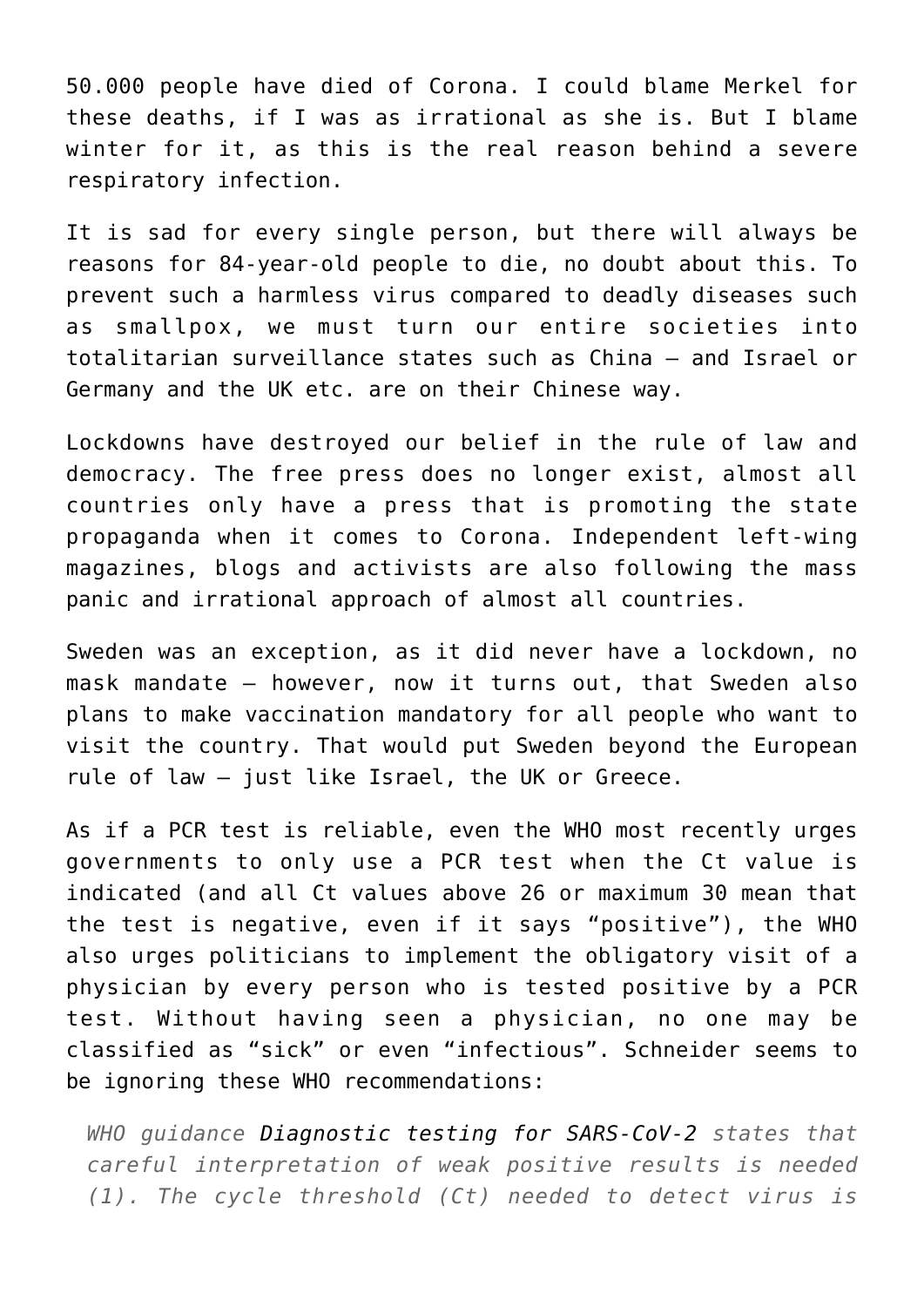*inversely proportional to the patient's viral load. Where test results do not correspond with the clinical presentation, a new specimen should be taken and retested using the same or different NAT technology.*

*WHO reminds IVD users that disease prevalence alters the predictive value of test results; as disease prevalence decreases, the risk of false positive increases (2). This means that the probability that a person who has a positive result (SARS-CoV-2 detected) is truly infected with SARS-CoV-2 decreases as prevalence decreases, irrespective of the claimed specificity.*

*Most PCR assays are indicated as an aid for diagnosis, therefore, health care providers must consider any result in combination with timing of sampling, specimen type, assay specifics, clinical observations, patient history, confirmed status of any contacts, and epidemiological information.*

Worse, Schneider — like most journalists worldwide — seems to have ignored almost 12 months of international debate among skeptical virologists, medical experts, historians, epidemiologists and social scientists. He neglects the political discussion about the threat deriving mainly from Corona politics and not from a relatively harmless virus (if one is not 85 years old and sick, with several comorbidities) — at least in his German article, there is no indication that he ever dealt critically with the panic-driven Corona policies by Bibi or any other government, like Merkel's, Johnson's or Macrons.

In recent decades, [I often liked articles, books or films by](https://www.clemensheni.net/are-anti-germans-evil/) [Schneider,](https://www.clemensheni.net/are-anti-germans-evil/) whose writing has often been critical of German antisemitism, but also of Bibi and the Far Right, authoritarianism and irrationalism in different countries (mainly Germany), to be sure.

But in 2020/21, Schneider seems to be following the most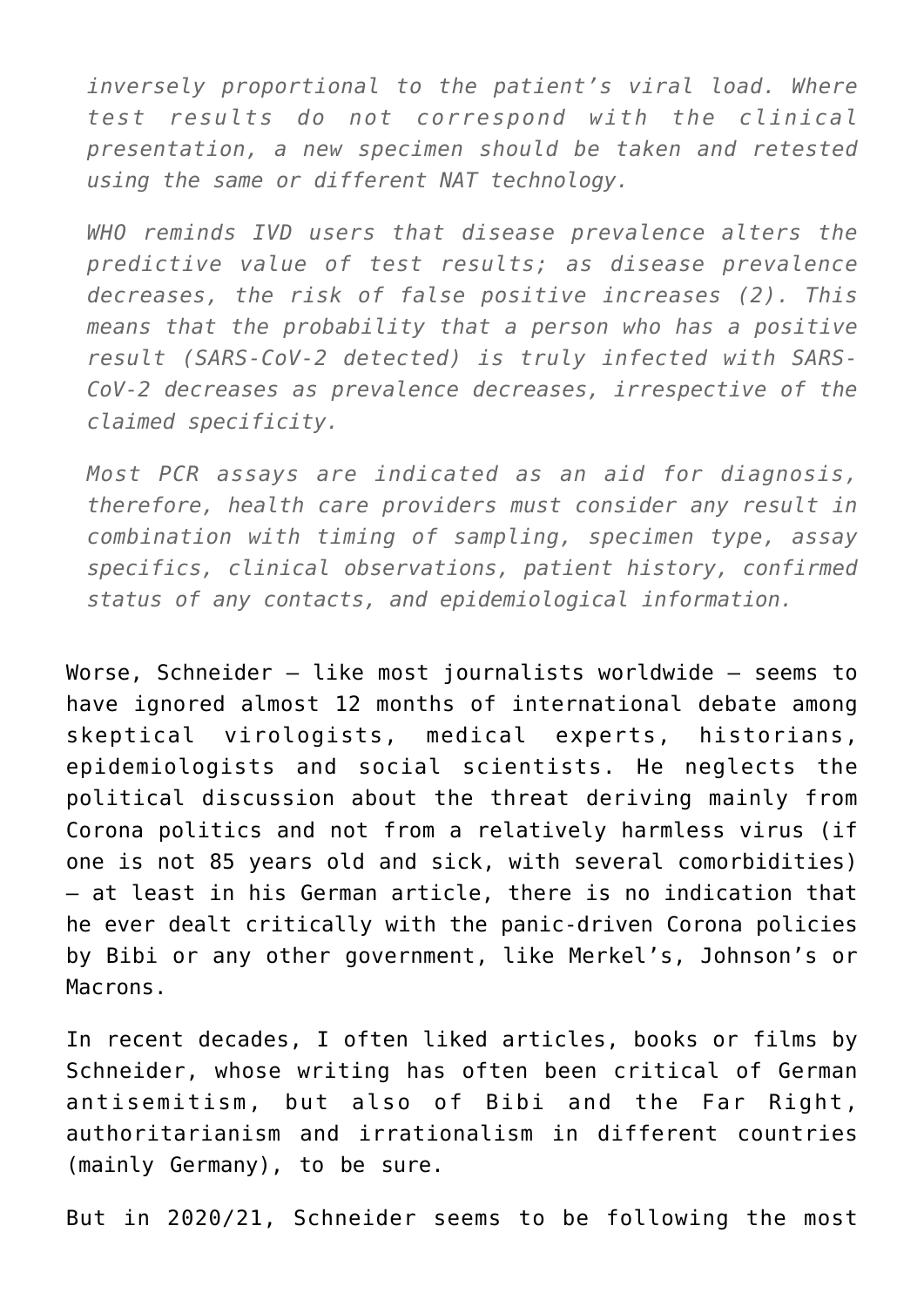irrational of all Israeli policies ever since the establishment of the State of Israel. Will the Israeli tourist industry, or the young businesswomen and men survive this crisis?

Did he forget the writings of Michel Foucault or Ivan Illich, who had written about the dangerous bio-politics many decades ago, as if they anticipated this unprecedented crisis…

I came across this piece by Schneider via the mailing list of [I Like Israel and Sacha Stawski \(ILI\)](http://www.il-israel.org/nl/210214/index.html), a pro-Israel NGO from Germany. I fear, this kind of guys will never ever understand what a disaster Bibi's Corona politics are for the international reputation of Zionism among those of us, who still follow rationalism and evidence-based medicine, including the Great Barrington Declaration or the Israeli Common Sense Model by Israeli professors in medicine, epidemiology, microbiology, and other fields …

The obsession with technical solutions has long been a serious threat to Israel's society — but most people seem to be enjoying surveillance technology and the end of any kind of privacy… I like Israel is also promoting the Greece-Israel deal I analyzed in this article. To ignore the collateral damage of Bibi's Corona policies and to embrace the maniac vaccination program, including restrictions for not vaccinated people — as I like Israel does via their support of the truly totalitarian Greece Israel vaccination deal — all this is simply remarkable for people who always pretended to be rational, critical and open-minded, even fact-based.

I am wondering what those Israeli experts in the rule of law like Fania Oz-Salzberger or Yedidia Z.Stern are saying about the Israel-Greece deal to treat vaccinated people differently compared to not vaccinated people. The same holds for those rules in Israel which prefer vaccinated people over the not panic-driven other Israeli who want to go to a restaurant or shopping mall, like at Dizengoff street in Tel Aviv …